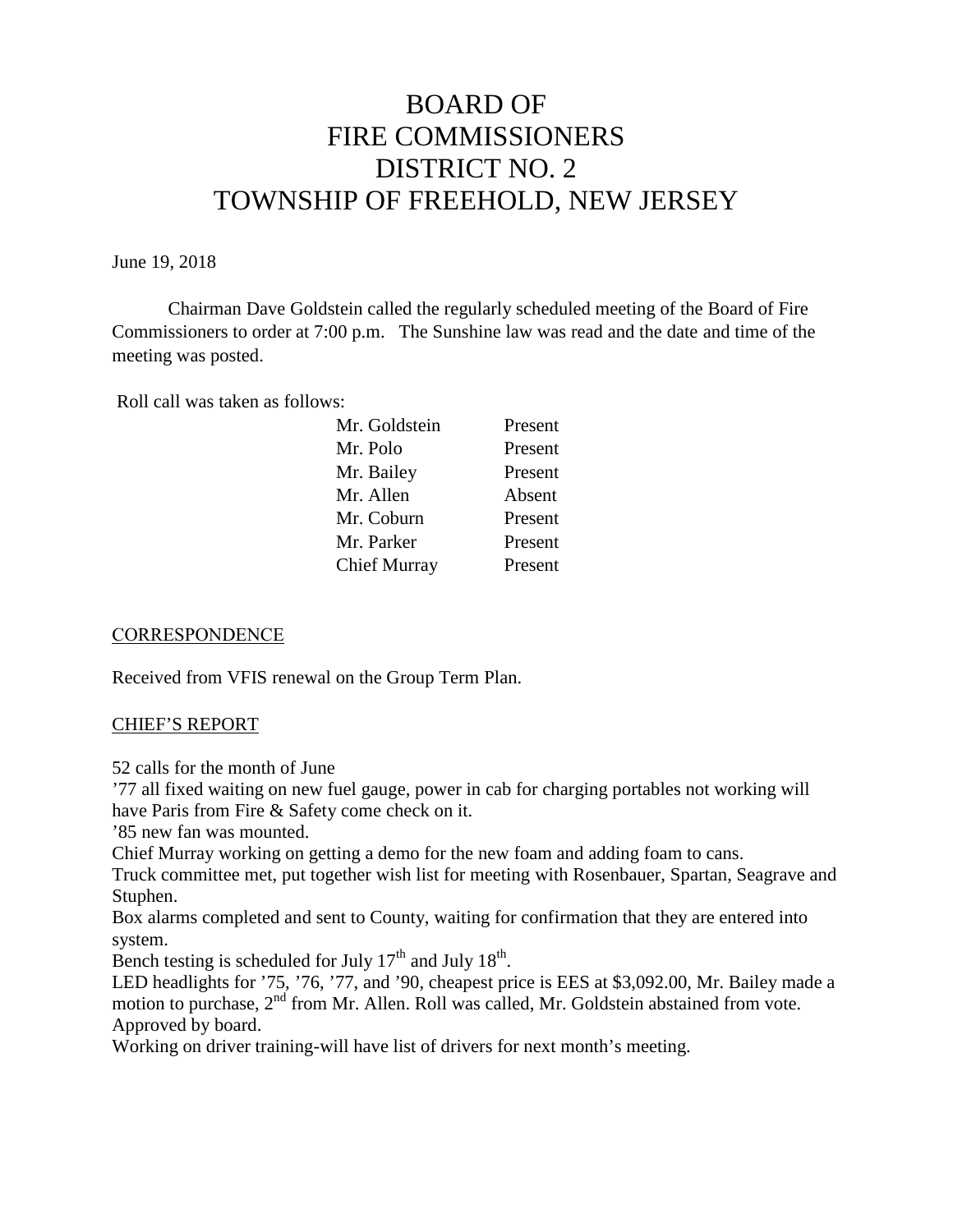'85 new refrigerator was installed.

# RADIO AND ALARM

Nothing at this time.

# **BUILDING**

Nothing at this time.

## **INSURANCE**

LOSAP-need report signed from Chief and Officers on all members points.

## MAINTENANCE

'77 waiting for new gauge.

Mr. Bailey proposed hiring a consultant to follow the work with the truck committee on the purchase and building of new truck, from start to delivery, cost would be \$5,500.00. Mr. Allen made a motion,  $2<sup>nd</sup>$  by Mr. Coburn, roll was call, board approved.

### **U.L. Inspections as follows:**

| <b>NDT</b> Aerial Ladder | 7/11 |
|--------------------------|------|
| Five Pump inspection     | 7/16 |
| Two remaining pumps      | 7/17 |
| Ground ladders           | 7/18 |

### NEW BUSINESS

Mr. Allen requested the purchase of new locks for Chiefs office and Commissioners office for \$150.00 per lock. Mr. Bailey made a motion, 2<sup>nd</sup> by Mr. Coburn. Board Approved.

NJ Doorworks preventive maintenance contract for \$1,150.00 for all three firehouses. Board Approved.

Captain Rehberg asked to purchase a new computer for the Line Officers office, he will come back with prices at next meeting.

### OLD BUSINESS

Nick Palumbo presented the 2017 Profit and Loss statement for East Freehold Fire Company to the board.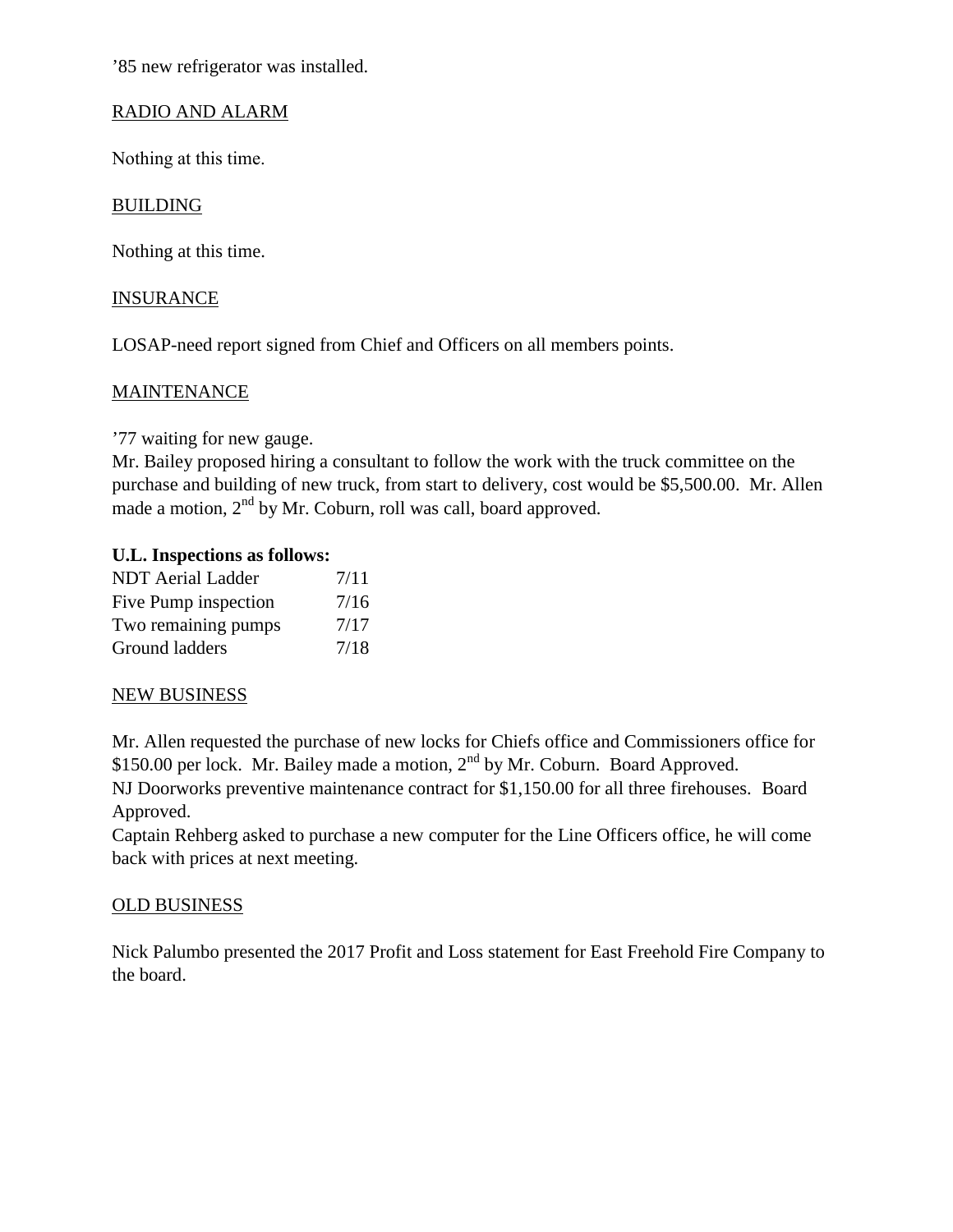# **ENVIROMENTAL**

The environmental agencies need all specs for ramp, parking lot, and engine room floor submitted to them, so they can send a quote to the insurance company for next year's budget.

#### TREASURER

|    | Checking Acct. \$876.46 | Savings Acct. \$708,561.20 |
|----|-------------------------|----------------------------|
| CD | \$1,454,288.05          | Total \$2,163,725.71       |

## CHECK#

| 10626 | JCP&L                              | \$ | 780.10 |             |
|-------|------------------------------------|----|--------|-------------|
| 10627 | Verizon                            | \$ | 54.16  |             |
| 10628 | Optimum                            | \$ |        | 691.96      |
| 10629 | <b>Verizon Wireless</b>            | \$ |        | 449.76      |
| 10630 | <b>Glatfelter Specialy Benefit</b> |    |        | \$26,175.45 |
| 10631 | <b>EFFC</b>                        |    |        | \$31,250.00 |
| 10632 | Buchanan, Ingersoll, Rooney        | \$ |        | 499.94      |
| 10633 | Dennis Polo                        | \$ |        | 2,500.00    |
| 10634 | David Goldstein                    | \$ |        | 2,000.00    |
| 10635 | Patrick Coburn                     | \$ |        | 2,000.00    |
| 10636 | <b>Ryan Bailey</b>                 | \$ |        | 2,000.00    |
| 10637 | Jeffrey Allen                      |    |        | \$2,000.00  |
| 10638 | Fire & Safety                      | \$ |        | 786.86      |
| 10639 | Risco Inc.                         | \$ |        | 991.58      |
| 10640 | All Hands                          | \$ |        | 300.00      |
| 10641 | NJ Fire Equipment                  | \$ |        | 101.00      |
| 10642 | <b>Harold McDermott</b>            | \$ |        | 1,200.00    |
| 10643 | Township of Freehold               | \$ |        | 53.88       |
| 10644 | <b>Jersey Coast Fire</b>           | \$ |        | 962.65      |
| 10645 | <b>U.S. Grounds</b>                | \$ |        | 402.93      |
| 10646 | <b>Cummins Sales</b>               | \$ |        | 2,454.00    |
| 10647 | Apple Locksmith                    | \$ |        | 596.50      |
| 10648 | P.L. Customs                       | \$ |        | 925.00      |
| 10649 | Netlink I.T.                       | \$ |        | 405.00      |
| 10650 | <b>Access Health</b>               | \$ |        | 90.00       |
| 10651 | <b>Allied Diseal</b>               | \$ |        | 6,436.00    |
| 10652 | Corbin Electric                    | \$ |        | 145.00      |
| 10653 | <b>Roux Associates</b>             | \$ |        | 1,533.36    |
| 10654 | <b>James Taylor</b>                | \$ |        | 202.80      |